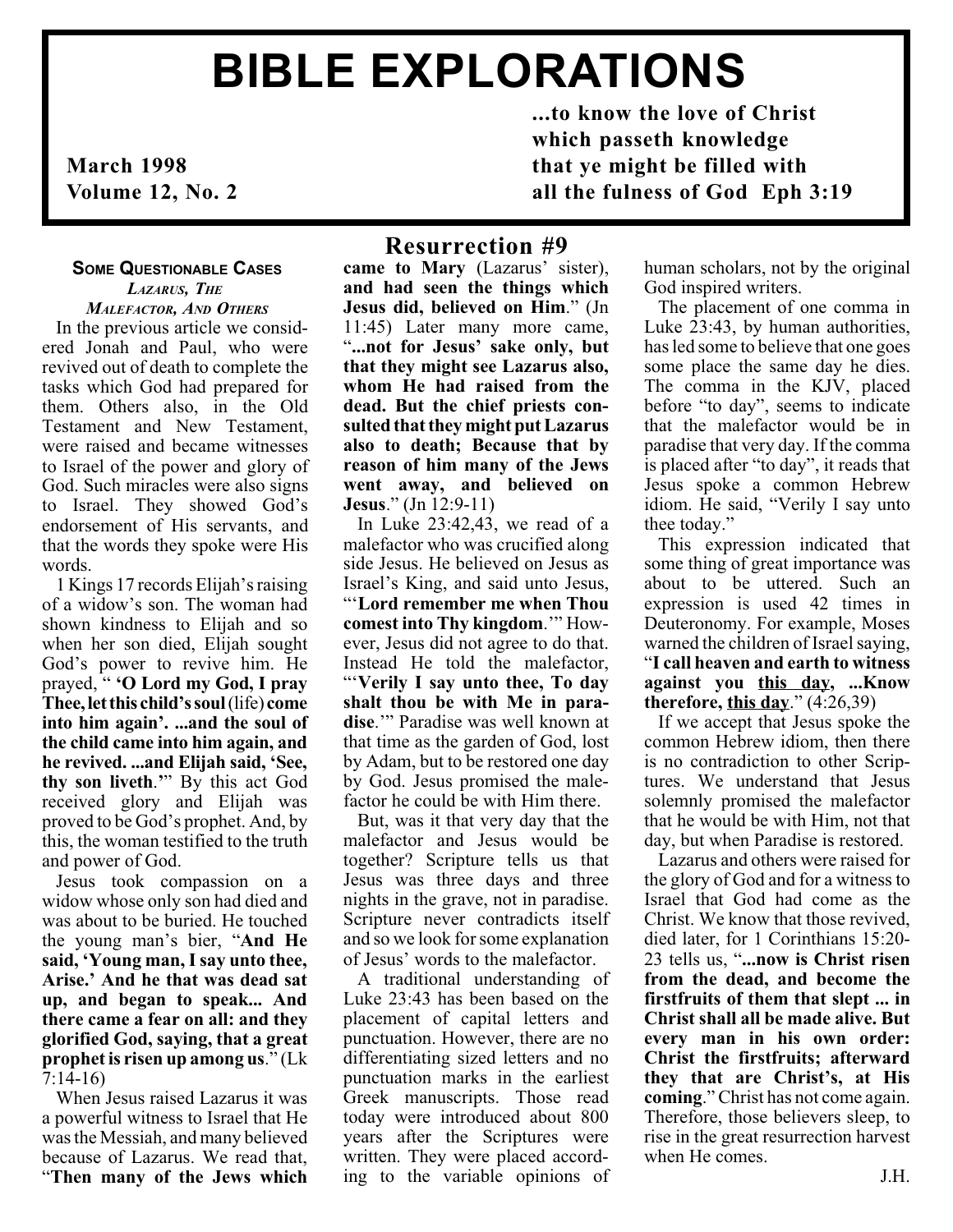There is so much we can never know about our Creator except through His Word. We have heard of the term "God's glory" and we sing about it in our hymns. We know that it is another attribute that we can only understand by applying our limited human ideas to it. However, let us see why it is important, and how New and Old Testaments agree Who had and has this "glory".

God's glory We know that God has "glory". What exactly that is, we cannot tell. In human terms, we could think of this as something connected with extreme brightness and light, and we know that attribute of God does not allow us to "see" Him. It is mainly that attribute that He had to shed in order to enable us to be able to see and relate to Him better in the form of a human being.

In the Old Testament, we read that God guarded this attribute very closely and made some very strong statements about it. For example, God does not give His glory away to anyone. This is made very clear in Isaiah 42:8 & 48:11: "I am the Lord: that is My name: and My glory will I not give to another, neither My praise to graven images. For Mine own sake, even for Mine own sake, will I do it: for how should My name be polluted? and I will not give My glory unto another." This means that the only explanation for John 17:5 is that Christ and God are One: "And now, O Father, glorify Thou Me with Thine own Self with the glory which I had with Thee before the world was."

Christ is not here declaring that He wants to share the glory of God. The glory was something which he already had. What He is saying is that, for our sakes, He temporarily put off this glory so that we could look on His face and not die.

We will remember that: "No man hath seen God at any time." (1 Jn

## The Deity Of Christ #11  $4:12$ ); and "No man hath seen God at any time: the only begotten Son, Which is in the bosom of the Father, He hath declared Him. (Jn 1:18)

And that this was not because they did not want to see Him, but that they could not see Him with this "glory" around Him. In the Scriptures, there are references, from both Old and New Testaments, that tell us how aware people were of not being able to see God and live. In fact, if they did, or thought they did, it was in a form that disguised His GLORY from them:

a) in Genesis 16:13,14, see Hagar's surprise that she is still alive and the name of the place;

b) in Genesis 32:30, Jacob is amazed that he has survived after encountering God "face to face";

c) Exodus  $3:2-6$  states that "Moses" hid his face; for he was afraid to look upon God";

d) At Sinai, God is hidden from view in thick darkness, a cloud, fire (Ex 19:18, 20:21). The Glory of the Lord was likened to a "devouring fire" in Exodus  $24:15.17$  and the children of Israel were afraid;

e) Moses asks God "I beseech thee, show me Thy glory." and God responds: "Thou canst not see My face: for there shall no man see Me and live"  $(Ex\ 3:18,20)$  and He hides Moses in the cleft of a rock while He passes by in order to protect him;

f) Moses had to wear a veil over his face to shield the people from the reflected light from his face after his meetings with God;

 $g$ ) In Ezekiel 3:23 we read: "Then I arose, and went forth into the plain: and, behold, the glory of the LORD stood there, as the glory which I saw by the river of Chebar: and I fell on my face";

h) In Ezekiel 44:4 again we read: ...the glory of the LORD filled the house of the LORD: and I fell upon my face.";

## i) Luke  $2:9:$  "...and the glory of the Lord shone round about them: and they were sore afraid.

This is the reason that we needed God to appear in a form that human eyes could look upon. So, leaving His GLORY behind, and taking the form of a mere man, God came to this earth.

Some day, we believe we will be able to see Our Lord in His glory. In Luke 9:26, Christ states: "For whosoever shall be ashamed of Me and of My words, of him shall the Son of Man be ashamed, when He shall come in His own glory, and  $(in His)$  Father's, and of the holy angels.

In article twelve, we will look at God/Christ our Saviour and Redeemer. We will see how both Old and New Testaments use the terms to refer to the same God, once invisible, later incarnated in the flesh; once covered in glory; later with that glory temporarily shed but to be regained.

 $L.A$ 

## Phoenix Bible Conference (April 3-5th, 1998)

#### Location:

Glencroft Retirement Community, 8611 N. 67th Ave., Glendale, AZ. (67th Ave. between Northern Ave. and Olive)

## Meetings:

Friday 7:00pm **Saturday**  9:30am, 10:30am 11:45 Lunch 1:30pm, 2:30pm

## Sunday

9:30am, 10:30am

## Speakers:

Nathan Sharff, Jim McWilliams, Philip Bagby, Forrest Cottrell, Barnabas Bagby

For further information, please write Bible Explorations or call Jean Heltzinger at (602) 972-7234.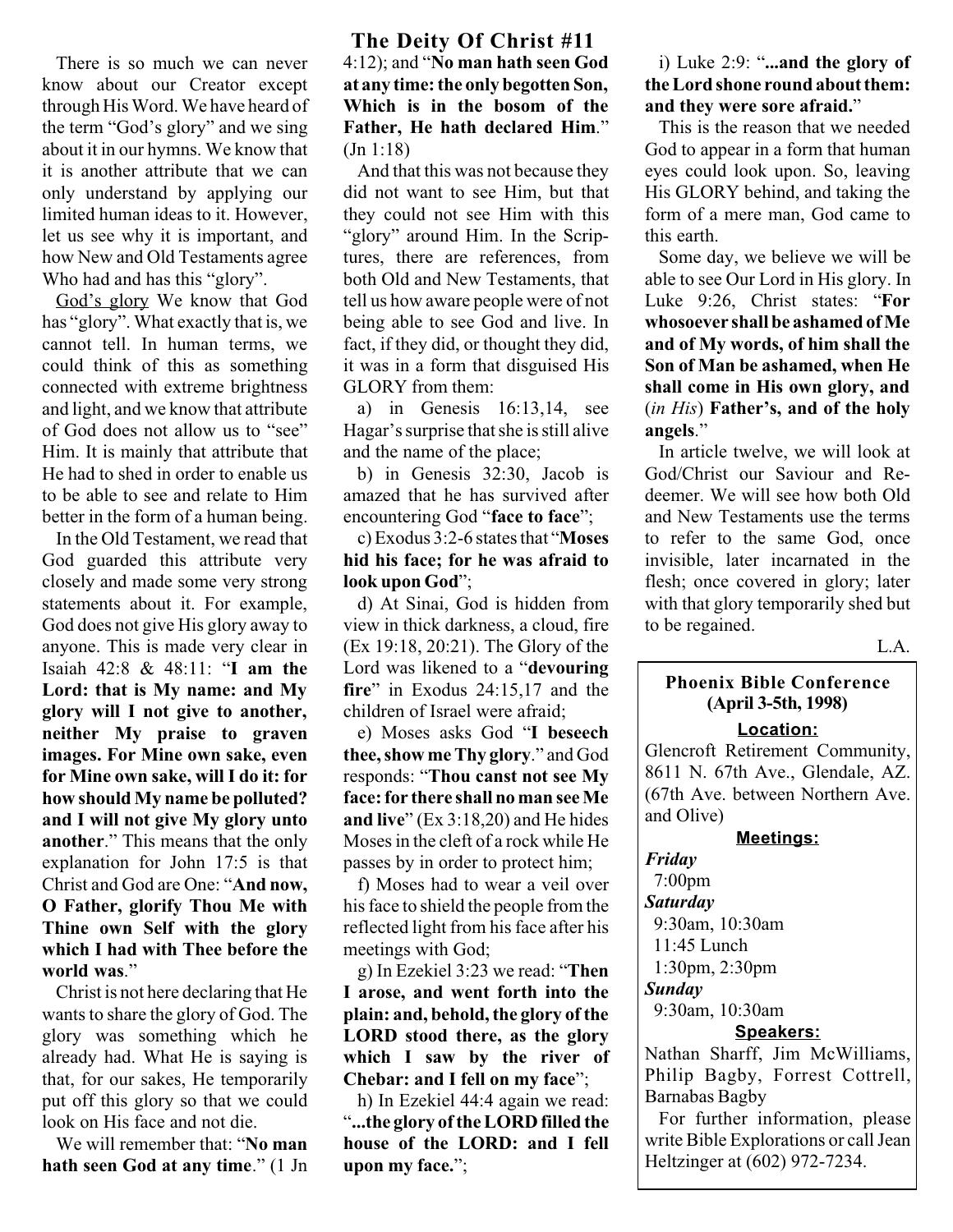In the book of Leviticus chapter one, the burnt offering is presented to Moses as a means for God's people to come before Him and gain acceptance. There were four distinct characteristics of this particular offering:

1) It was a sweet-smelling savour unto the Lord (vs.9,13,17)

2) It was offered for acceptance  $(vs.4)$ 

3) It was the offering of a life  $(vs.5,11,15)$ 

 $4)$  It was wholly burnt (vs.9,13,17)

The offerer was commanded to lay his hand on the head of the victim, an expression of identification between the offerer and the offering. It represented the offerer as totally surrendering himself on the altar to Jehovah. It is readily seen as a type or shadow of the great offering to fulfil all offerings, that of our Lord Jesus Christ, Who gave Himself for us as a sweet smelling savour unto God. It was not the surrender of what cost nothing, or little, or was convenient. He surrendered His most valuable property, His life. Note that this offering was not made to atone for sin. It was an act of worship.

Paul instructed believers to partake of this same offering in Romans 12:1-2. "I beseech you therefore... that ye present your bodies a living sacrifice, holy, acceptable unto God, which is your reasonable service. And be not conformed to this world: but be ye transformed by the renewing of your mind, that ye may prove what is that good, and acceptable, and perfect, will of God.

Our duty to God, our "reasonable service," is the transformed mind that is conformed to the will of God. Ps 49:18 says "and men will praise thee when thou doest well to thyself." Self - the great enemy - is evident when we are more con-

#### An Act of Worship

cerned with our own ease, our own pleasure, our own desires and interests; it is a life guided by feelings. Samuel condemned the acceptability of such offerings when the People of Israel brought to the altar the spoils of war that, by God's command, should have been "utterly destroyed." "Hath the Lord as great delight in burnt offerings and sacrifices as in obeying the voice of the Lord? Behold, to obey is better than sacrifice, and to hearken than the fat of rams. For rebellion is as the sin of witchcraft, and stubbornness is as iniquity and idolatry." 1Sam 15:22-23 Here self-will is equated with witchcraft (dealing with Satanic spirits), and idolatry. These are sobering words, indeed. But when we obey our own will, we become gods unto ourselves, which is exactly the enduring Lie that Satan wanted Adam and Eve to believe, "...ye shall be as gods..." Gen 3:5

Conversely, our Lord Jesus Christ's first recorded words were: "My meat is to do the will of Him that sent me, and to finish His work. John 4:34. He illustrated through a parable that there is no particular virtue in obedience (Luke 17:9); we have our orders and doing the will of the Father is our "reasonable service." What we owe to God - our yielded lives - is our duty to Him.

Paul equated the yielded life and walk to the sweet-smelling savour in Eph.5:1-2. We are to imitate Christ as evidenced by a walk emptied of self will. When we fulfil this walk, every part of our lives can be elevated to an act of worship. If I lay down my own desires, my own preferences, my own likes and dislikes, to perform what God has commanded me to do, it becomes a life wholly yielded to Him. The everyday toils and duties that are a part of my "job" become sacrificial acts of service, if they conform to the will of God and not my self-will. Even the lowliest and most menial chores can take on new significance, as each becomes a chance to die to self. Self- will makes me comfortable. God's will is the cross.

The hallmark of the burnt offering was man giving to God that which truly satisfies Him. Acceptance was signified by a fire from heaven that wholly consumed the offering. May we thus illustrate the words of Amy Carmichael: "Make me Thy fuel, Flame of God.

T.P.

#### Wise Sayings

God commands us to do slowly and blunderingly, what He could do perfectly and in the twinkling of an eye. God does not need you or me, but He gives us the privilege of collaborating and working with Him. He will reveal His secrets to us and let us share those with others. But, He waits until we are prepared. And, He tests us for our readiness and endurance. He teaches us more then, revealing our weaknesses to us and His strength to overcome those, even as He did with Israel.

...the Lord thy God led thee these forty years in the wilderness, to humble thee, and to prove thee, to know what was in thine heart, whether thou wouldest keep His commandments, or no. And He humbled thee, and suffered thee to hunger, and fed thee with manna, which thou knewest not, neither did thy fathers know; that he might make thee know that man doth not live by bread only, but by every word that proceedeth out of the mouth of the Lord doth man live. (Deut.8:2,3)